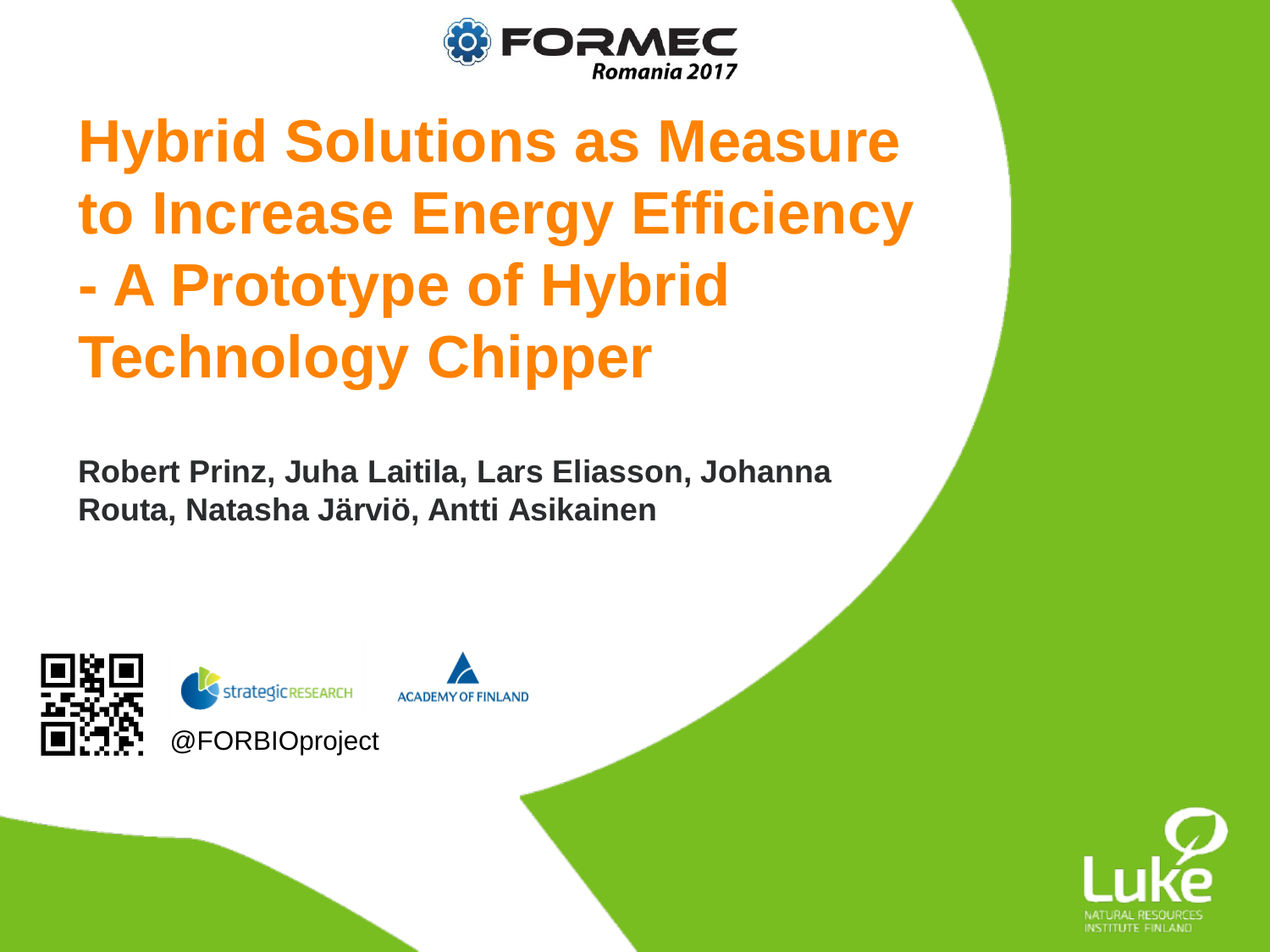### **Outline**

- Background
- Hybrid chipper technology
- Material & Methods
- Results
- Discussion & Conclusions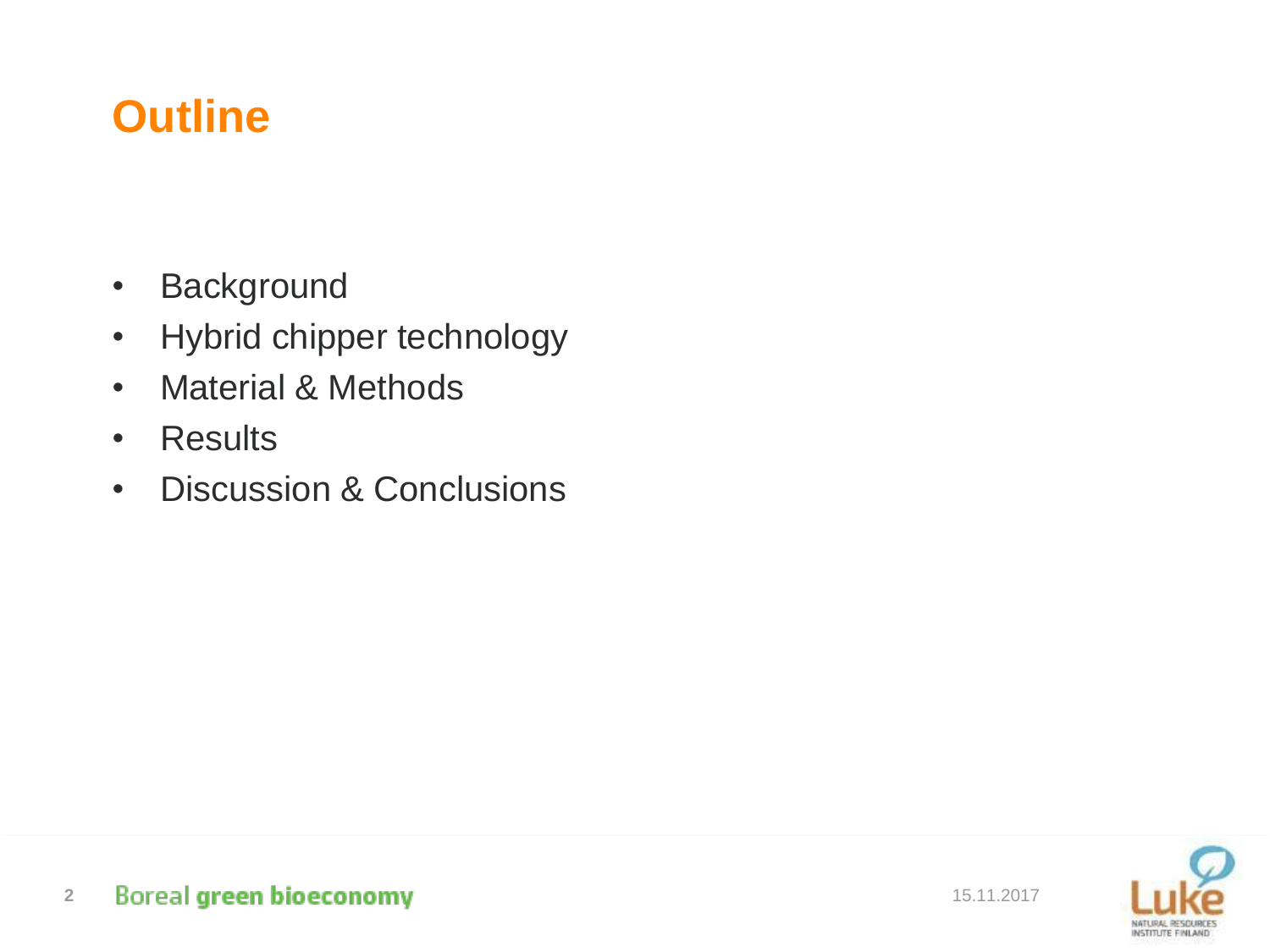### **Background**



It has been made from the perspective of improving the performance of the machine as well as the fuel economy

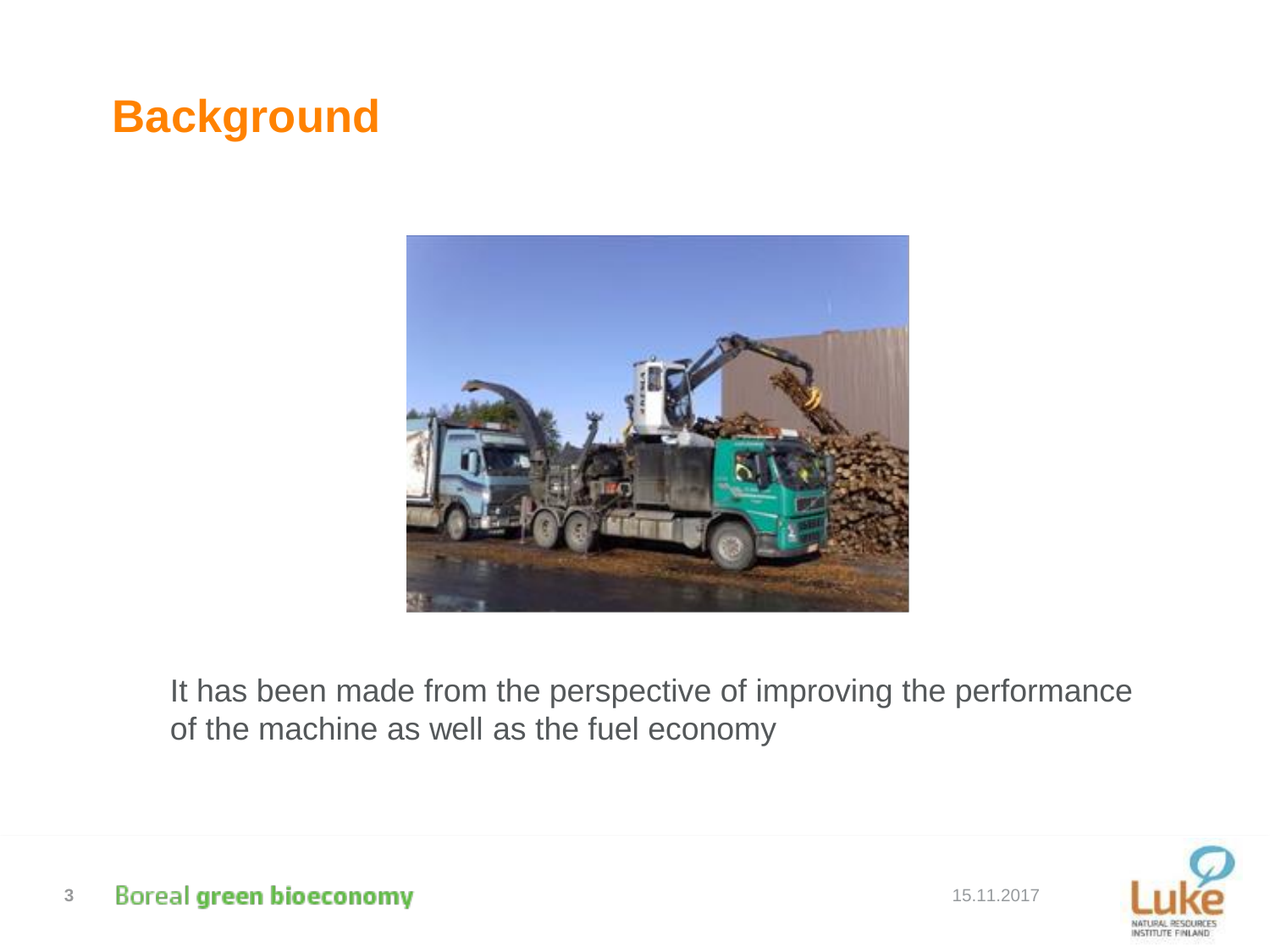

Prototype was developed during the INFRES project:

'Innovative and effective technology and logistics for forest residual biomass supply in the EU –INFRES'







Additional calculations were performed within the FORBIO project:



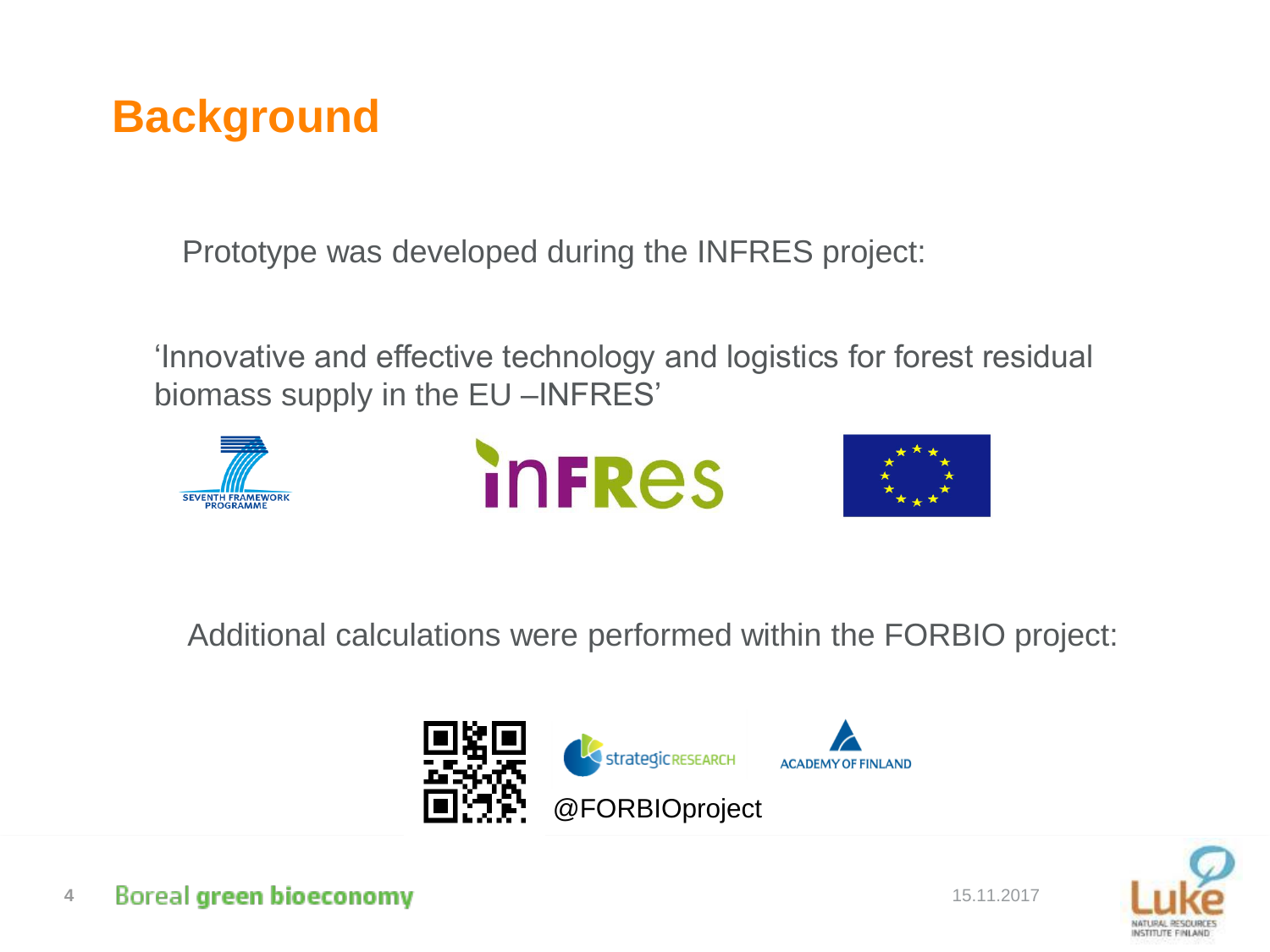### **Background**

- **Kesla C 860 H hybrid chipper**
- Truck-mounted on Volvo FM 440
- Engine power of 160 kW
- Kesla 2112T crane
- mass: 8200kg
- Drum chipper with eight knives
- Intake openining 800 x 600 mm
- Sieve size 100 x 100 mm
- electric drivetrain
- super capacitor energy storage unit



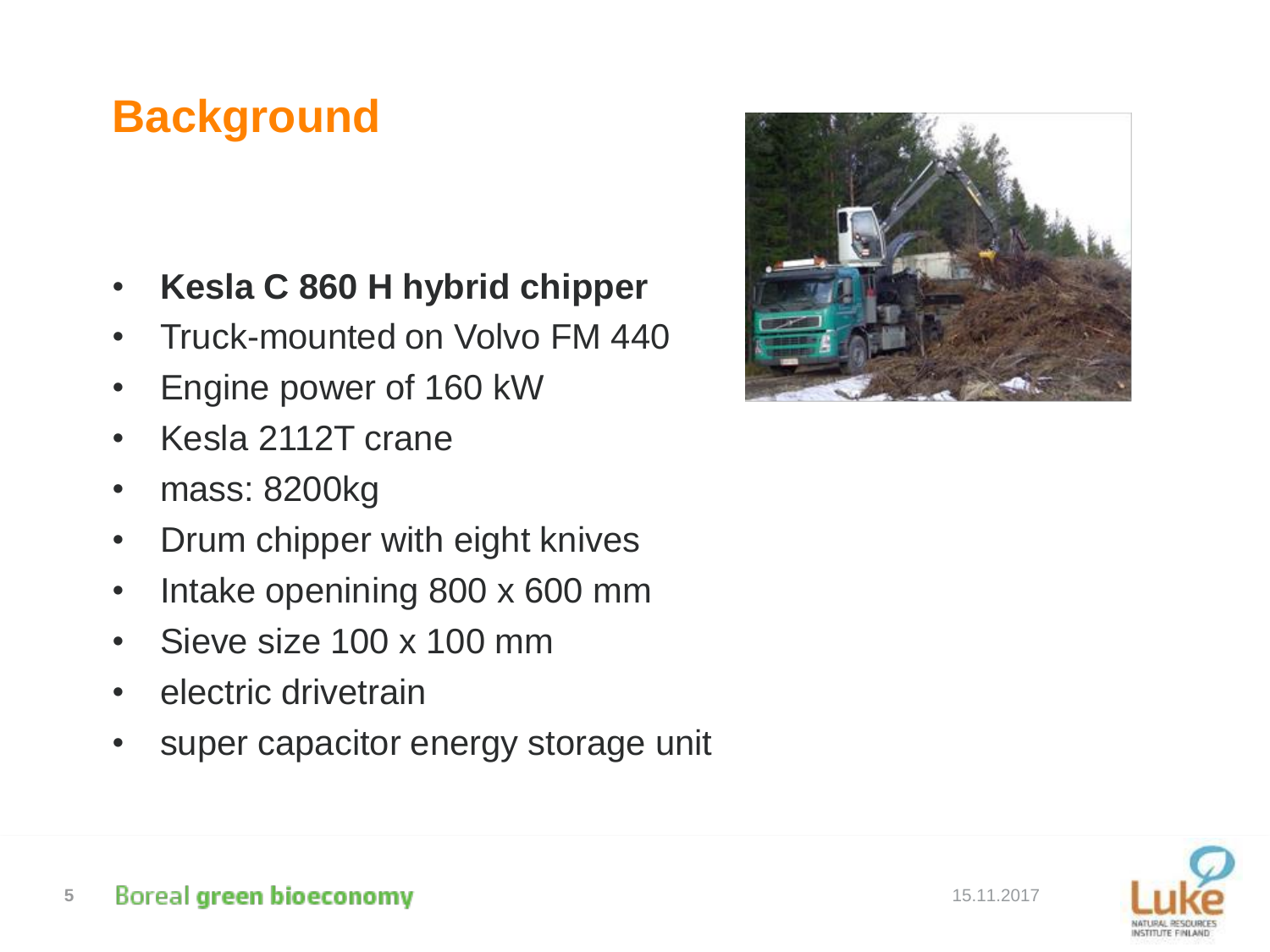### **Hybrid chipper technology**

- There is no mechanical connection between diesel engine and chipper
- The electric drivetrain powers the wood chipper and the crane used for feeding the wood into the chipper
- This makes the diesel engine an independent power source and makes the variable-speed power generation possible
- The needed energy is generated by the diesel engine with the support of super capasitor energy storage
- The motors driving the chipper and hydraulic pumps are permanent-magnet motors, and the total system minimizes loss of energy and provides high energy efficiency

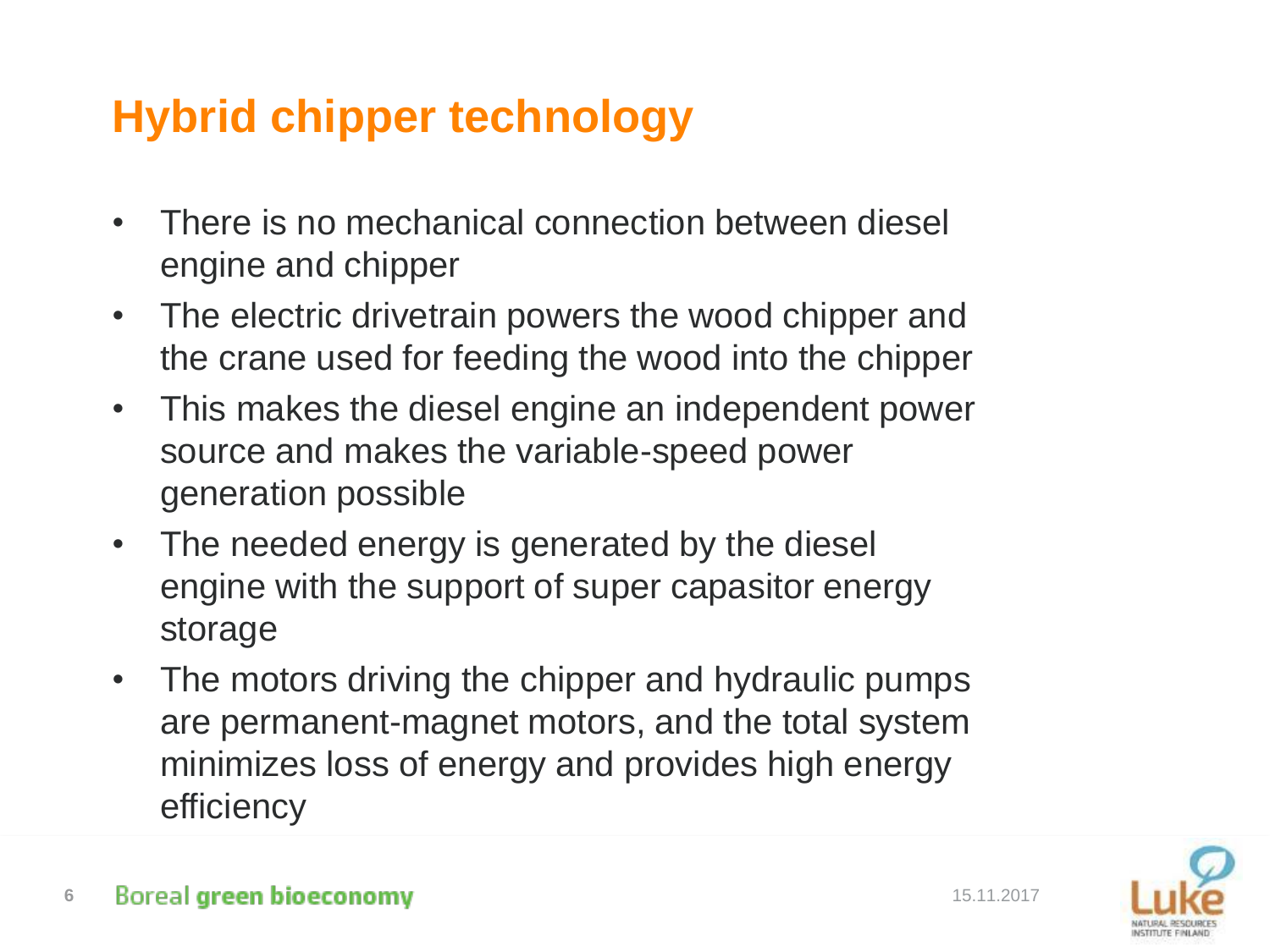### **Hybrid chipper technology**



**Source:** Petri Kaksonen, Kesla Oyj

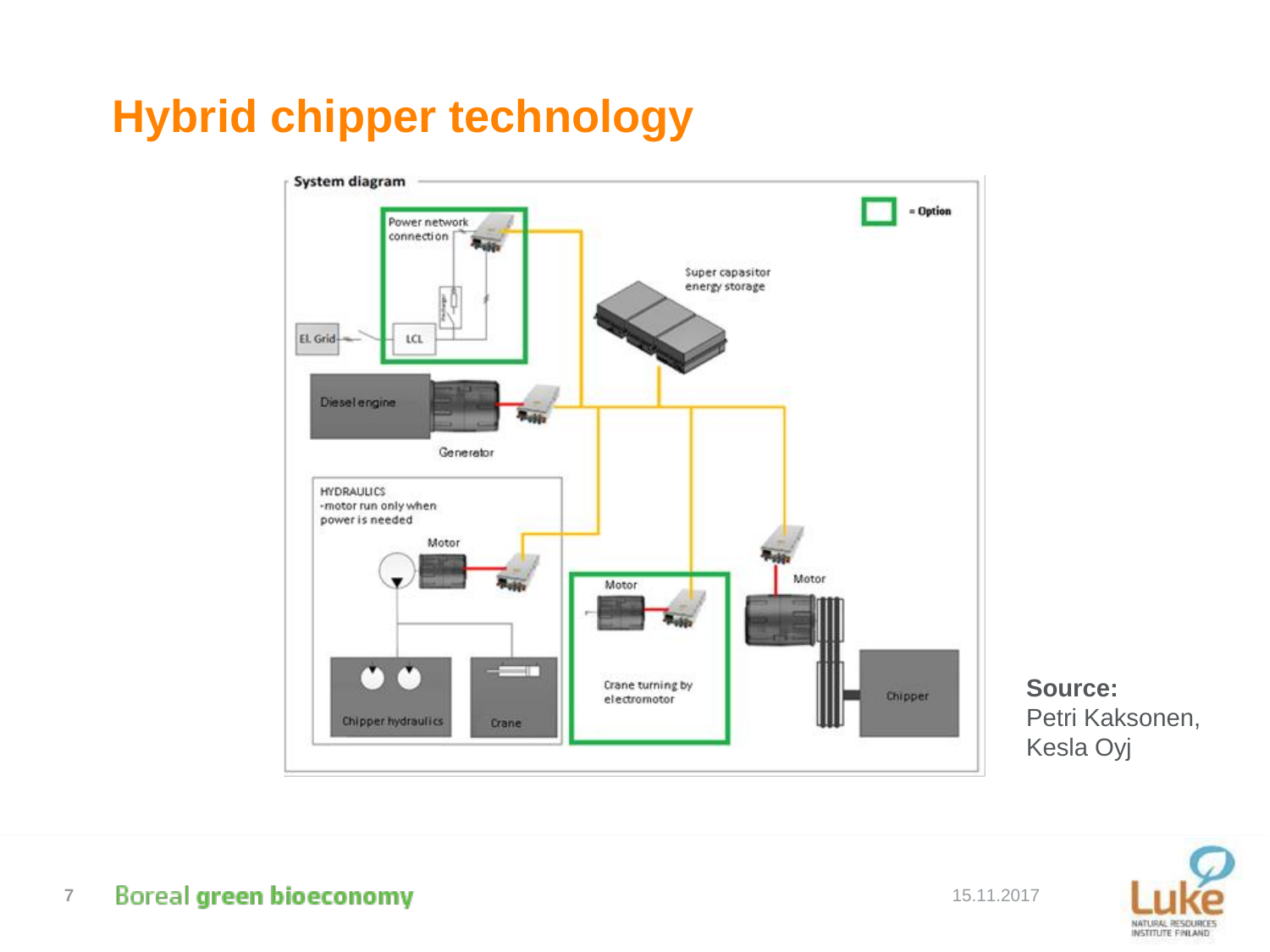## **Hybrid chipper technology**

- Expected benefits:
	- Higher efficiency due to missing mechanical connection between diesel and chipper
	- diesel engine power can be smaller
	- Smaller vehicles are possible
	- diesel-engine can work closer to optimal for most of the working time
	- Possible connection to power network (polution not local)
	- Fuel cost saving



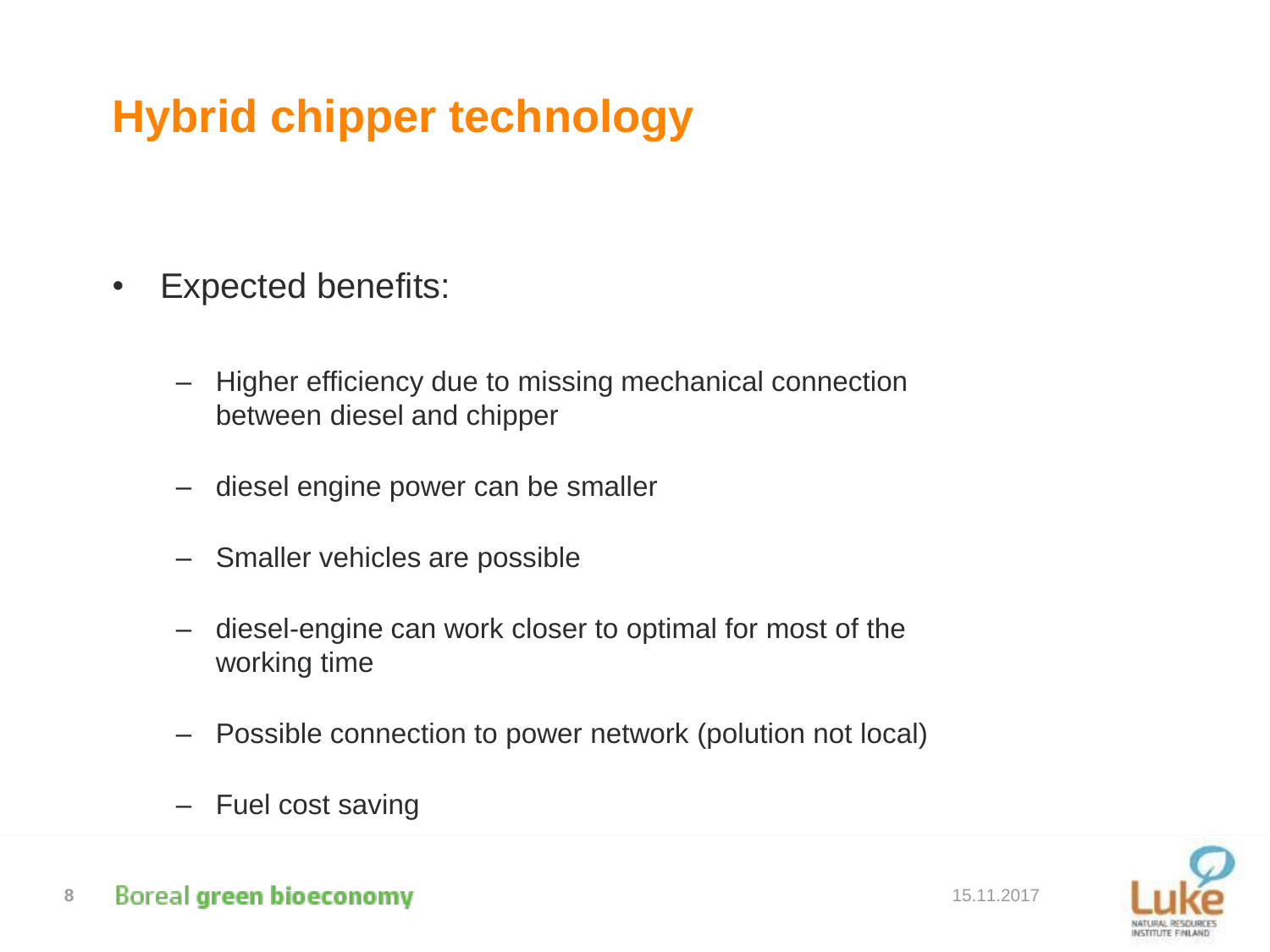### **Material & Methods**

- Chipping of logging residues
	- logging residues (Norway spruce -dominated mixed coniferous)
	- Kesla C 860 H hybrid chipper was compared with Kesla C 1060 A drum chipper at the same location and same material
	- chipping roadside in Rauma
- Chipping of pulpwood
	- conifer pulpwood raw material (predominantly Lodgepole pine pulpwood)
	- Compared with truck-mounted Kesla C 1060 A drum chipper and tractor-powered Kesla C 1060 T with raw material from Scots pine pulpwood from the first thinning
	- chipping at power plant wood-yard in Joensuu

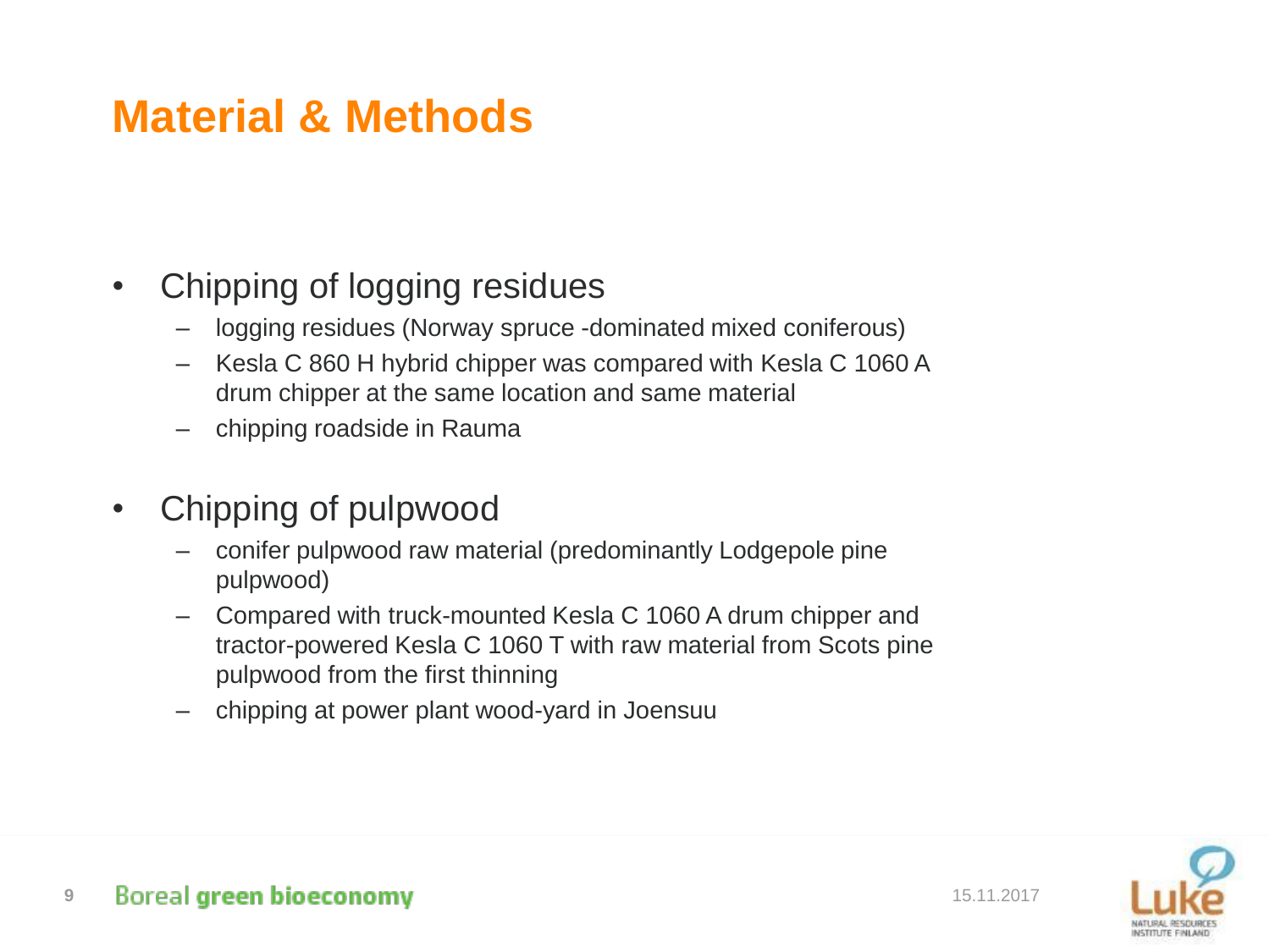### **Material & Methods**

- time studies using a Rufco-900 field computer
- continuous time study method
- total of eight work elements
- effective working time  $(E_0 h)$ 
	- boom out, grip, boom in, feeding, adjustment and chipping
- number of grapple loads for each load
	- average grapple load weight in feeding
- fuel consumption
- quality parameters of wood chips
	- particle size distribution, moisture content, basic density, ash content, and net calorific value
	- samples taken directly from each truck
- indication of noise level (chipping of logging residues)

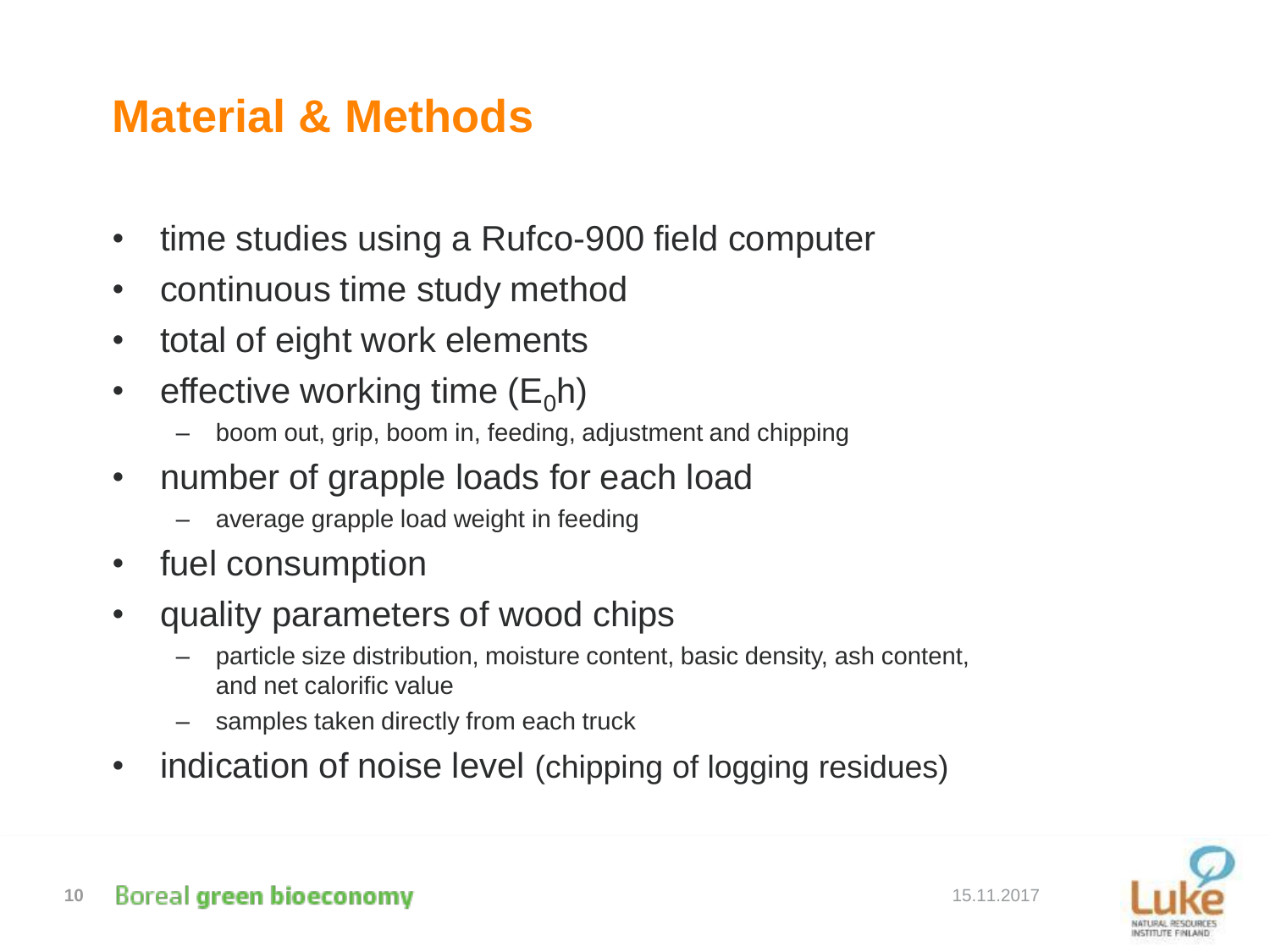### **Material & Methods**

### • Indication of emission factors

- LIPASTO-calculation system was used
- based on emission factors listed for another drivable machine with similar power, in this case a dumper (emissions per kWh are the same for all diesel engines above 130 kW)
- emissions factors were calculated based on the fuel consumption per dry mass (odt) of chips
- Indication of energy consumption
	- in kWh per dry mass (odt) of chipped material
	- based on the effective hourly output of the chipper and
	- based on average power
- *Hybrid chipper results were compared to findings examining conventional drum chippers:*
	- *tractor-powered Kesla C 1060 T and*
	- *truck-mounted Kesla C 1060 A*

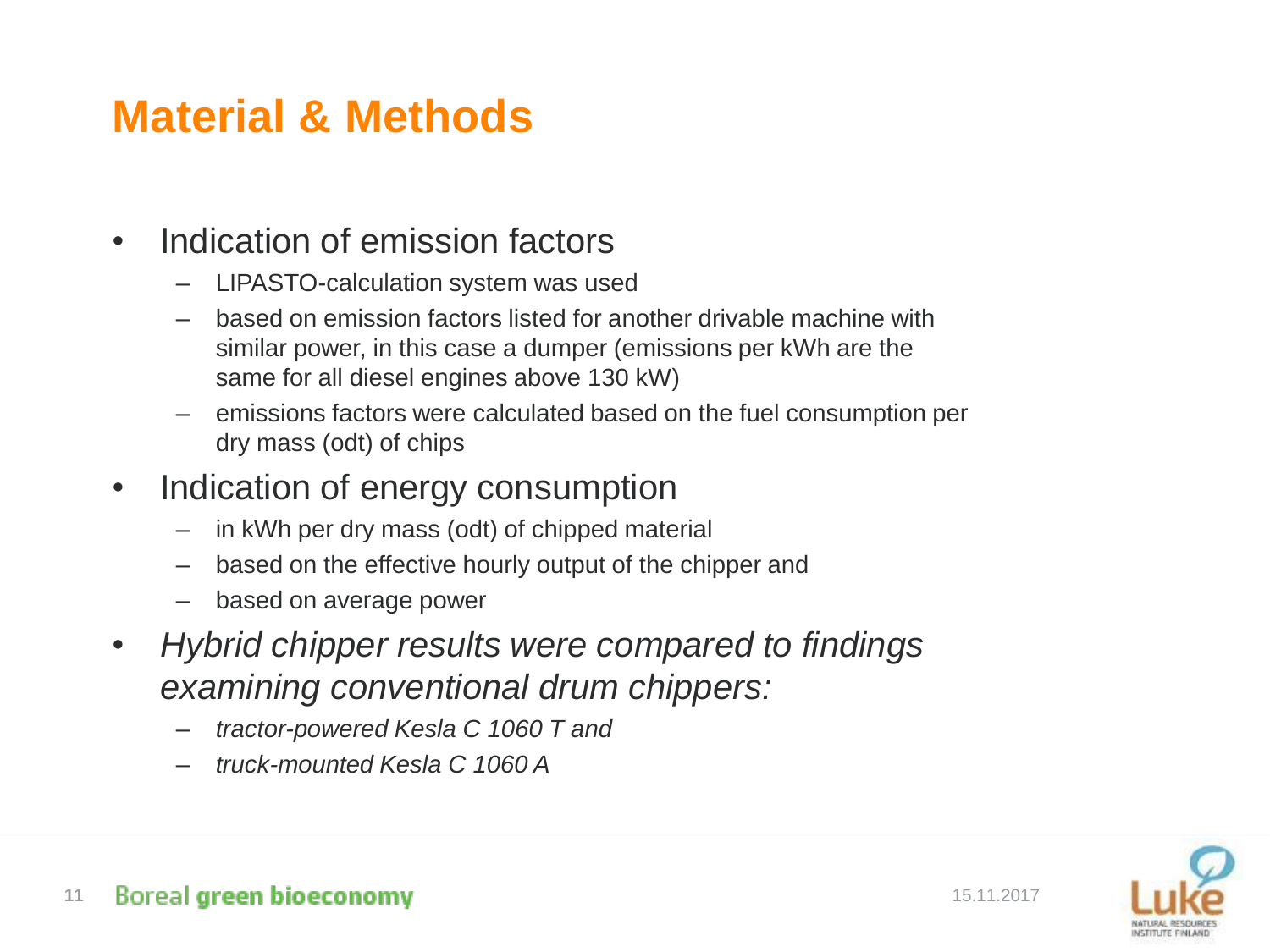## **Results: productivity**

"Hybrid Solutions as Measure to Increase Energy Efficiency – Study of a Prototype of Hybrid Technology Chipper", Robert Prinz, Juha Laitila, Lars Eliasson, Johanna Routa, Natasha Järviö, Antti Asikainen; manuscript;



*The average chipping productivity of Kesla C 860 H hybrid chipper unit was 11.3 oven dry metric tonnes (odt) per effective hour (E0h) when chipping pulpwood. The average chipping productivity with logging residues was 13.1 odt per effective hour.*

#### **12 Boreal green bioeconomy 12 Boreal green bioeconomy**

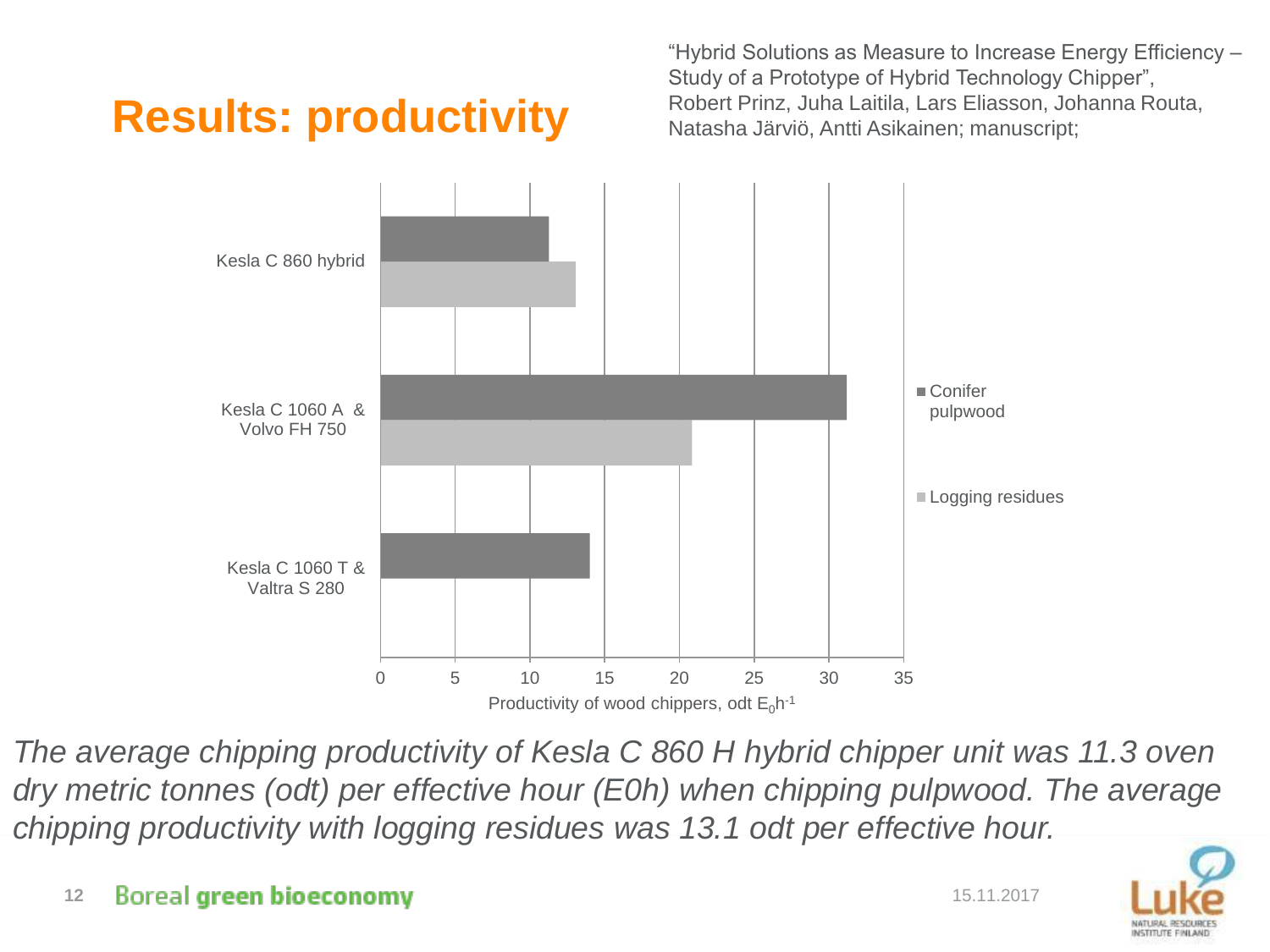### **Results**

## **time consumption of work elements**



"Hybrid Solutions as Measure to Increase Energy Efficiency – Study of a Prototype of Hybrid Technology Chipper", Robert Prinz, Juha Laitila, Lars Eliasson, Johanna Routa, Natasha Järviö, Antti Asikainen; manuscript;

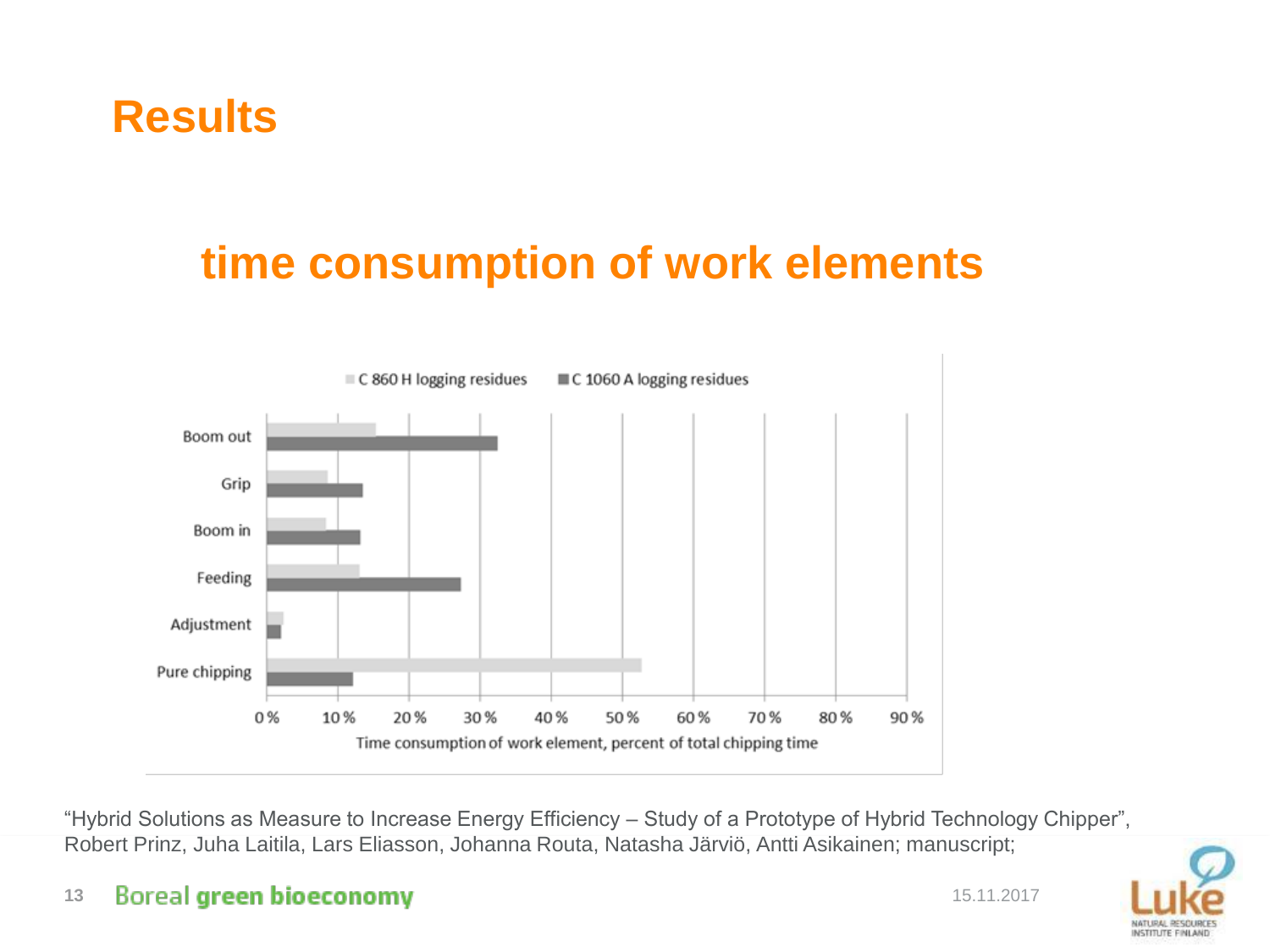### **Results**

### **time consumption of work elements**



"Hybrid Solutions as Measure to Increase Energy Efficiency – Study of a Prototype of Hybrid Technology Chipper", Robert Prinz, Juha Laitila, Lars Eliasson, Johanna Routa, Natasha Järviö, Antti Asikainen; manuscript;

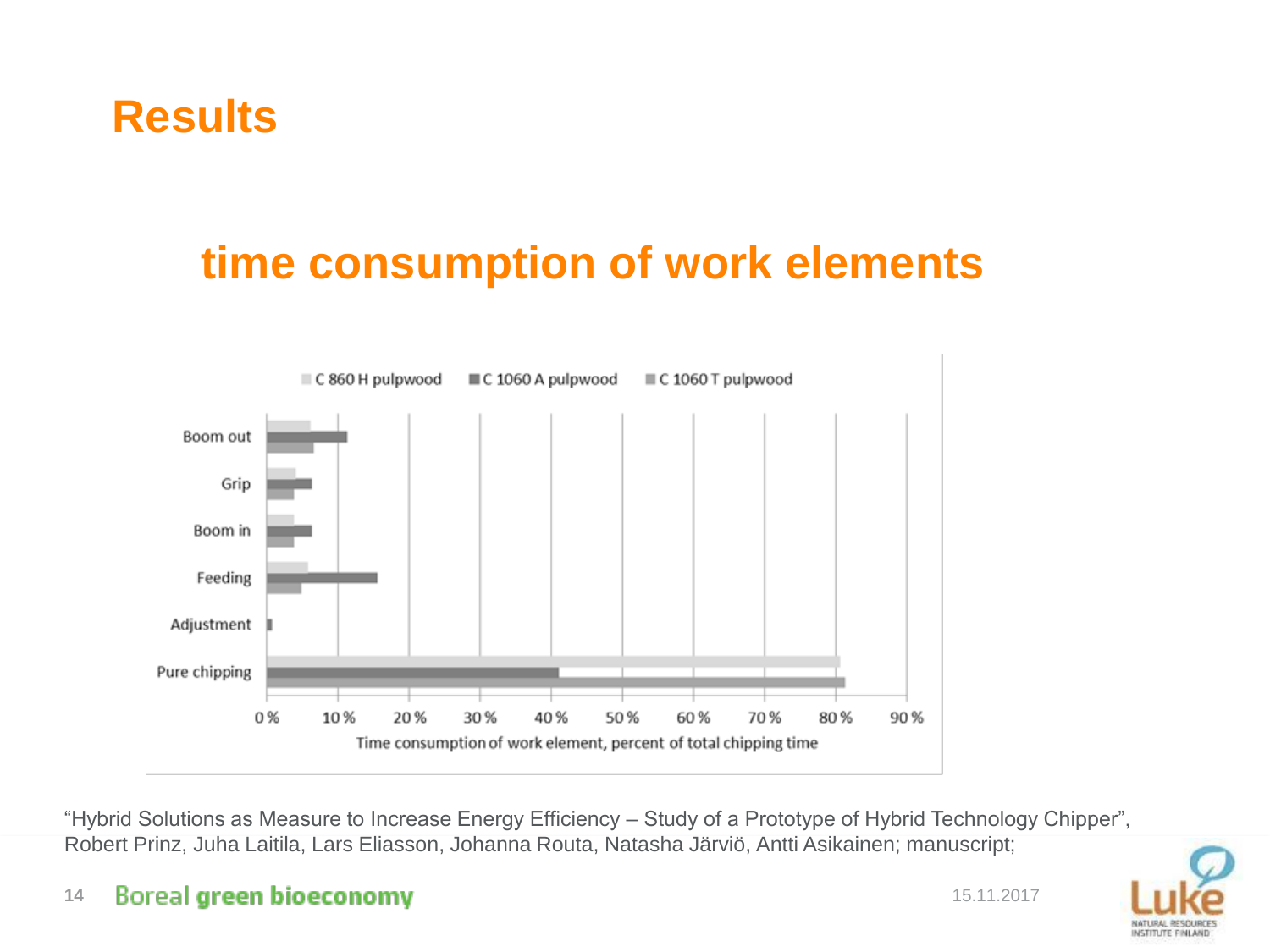## **Results: fuel consumption**



### *Fuel consumption of Kesla C 860 H hybrid chipper was 3.1 litres per odt when chipping pulpwood and 2.9 litres per odt for logging residues.*

"Hybrid Solutions as Measure to Increase Energy Efficiency – Study of a Prototype of Hybrid Technology Chipper", Robert Prinz, Juha Laitila, Lars Eliasson, Johanna Routa, Natasha Järviö, Antti Asikainen; manuscript;

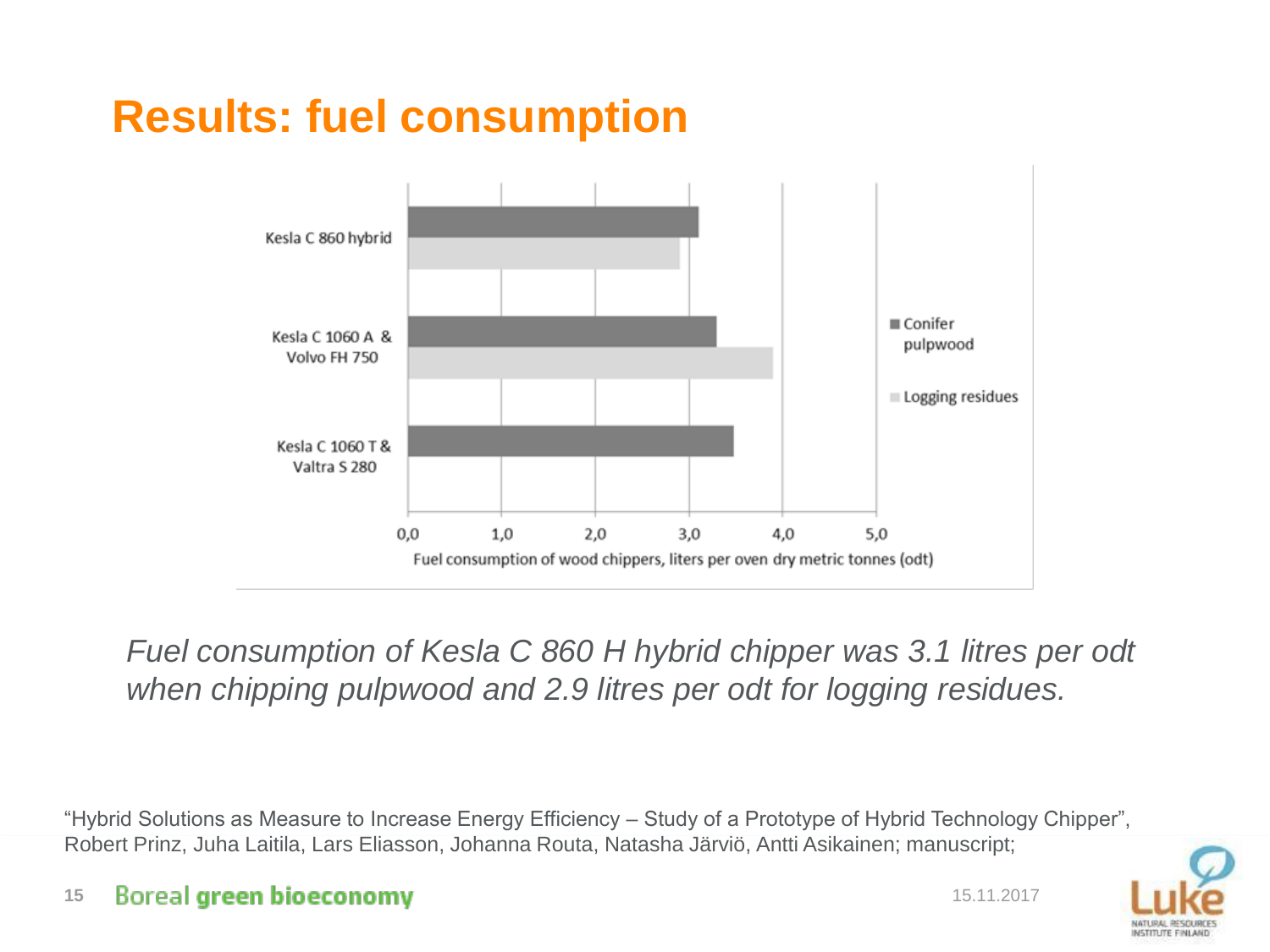### **Results: indication of energy consumption**

| Chipper                                               | Energy consumption<br>[kWh odt <sup>-1</sup> of chipped logging residues] |  |  |  |  |
|-------------------------------------------------------|---------------------------------------------------------------------------|--|--|--|--|
|                                                       |                                                                           |  |  |  |  |
| Kesla C 860 H hybrid                                  | 12.2.                                                                     |  |  |  |  |
| Kesla C 1060 A & Volvo FH 750                         | 26.8                                                                      |  |  |  |  |
|                                                       |                                                                           |  |  |  |  |
|                                                       | Energy consumption                                                        |  |  |  |  |
| Chipper                                               | [kWh odt <sup>-1</sup> of chipped conifer pulpwood]<br>14.2               |  |  |  |  |
| Kesla C 860 H hybrid<br>Kesla C 1060 A & Volvo FH 750 | 17.9                                                                      |  |  |  |  |

Kesla C 860 H was the most efficient chipper (kWh odt<sup>-1</sup> of chipped material)

"Hybrid Solutions as Measure to Increase Energy Efficiency – Study of a Prototype of Hybrid Technology Chipper", Robert Prinz, Juha Laitila, Lars Eliasson, Johanna Routa, Natasha Järviö, Antti Asikainen; manuscript;

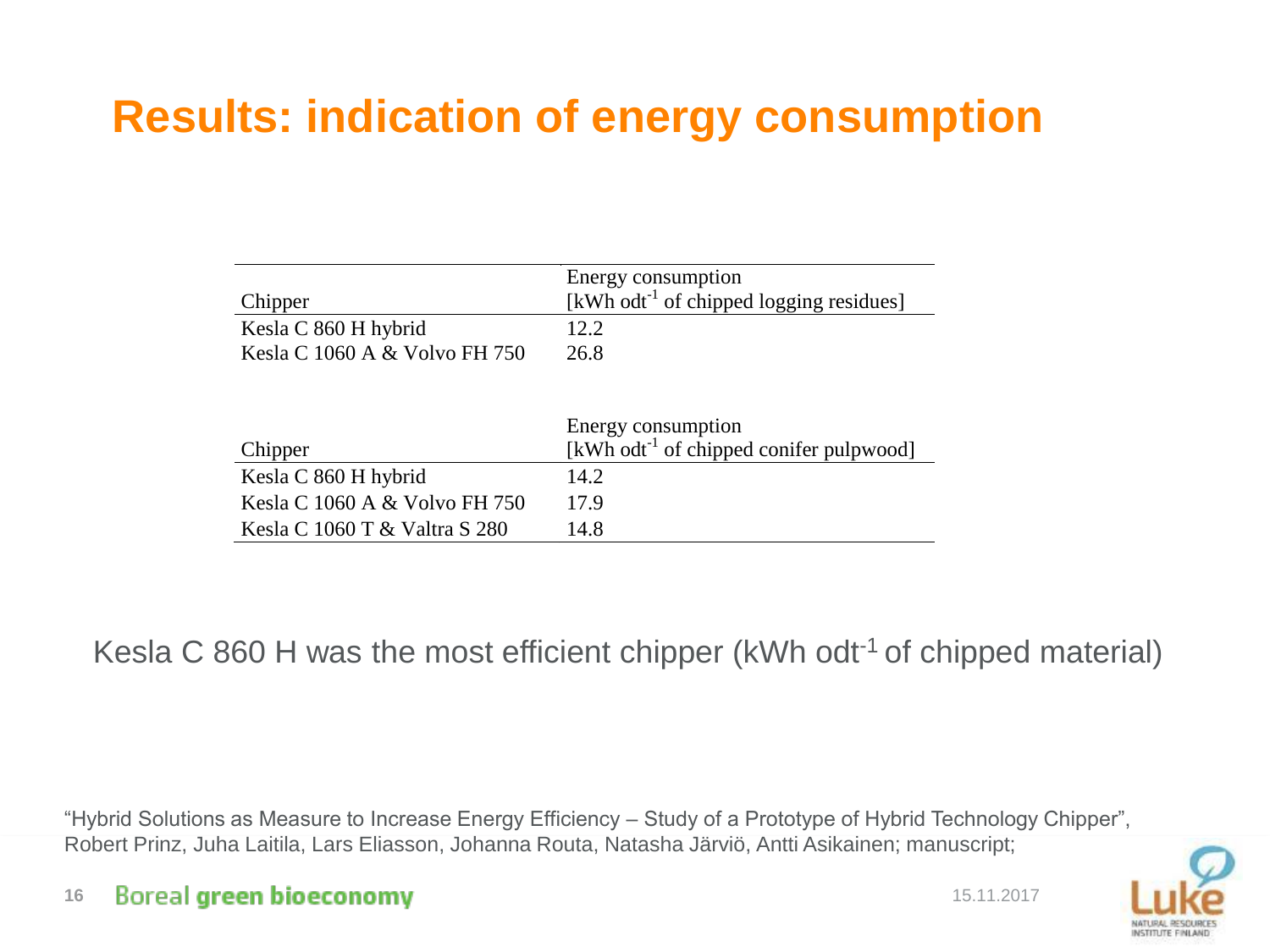### **Results: indication of emissions**

| C 860 H             | Unit emissions $[g \text{ odd}^{-1}]$ of chipped material |     |                                                                             |  |  |  |               |                             |           |  |
|---------------------|-----------------------------------------------------------|-----|-----------------------------------------------------------------------------|--|--|--|---------------|-----------------------------|-----------|--|
|                     | CO                                                        |     | HC NO x PM CH <sub>4</sub> N <sub>2</sub> O SO <sub>2</sub> CO <sub>2</sub> |  |  |  |               |                             | $CO2$ -eq |  |
| logging<br>residues | 35.7                                                      | 7.8 |                                                                             |  |  |  |               | 47.3 2.0 0.5 0.1 0.0 7714.2 | 7765.5    |  |
| $pulpwood$ 38.2 8.4 |                                                           |     | $50.6$ 2.1 0.5 0.1                                                          |  |  |  | $0.0^{\circ}$ | 8246.2                      | 8301.1    |  |

hybrid chipper was the most efficient chipper (kWh odt<sup>-1</sup> of chipped material) -> consequently resulted in the least amount of emissions

"Hybrid Solutions as Measure to Increase Energy Efficiency – Study of a Prototype of Hybrid Technology Chipper", Robert Prinz, Juha Laitila, Lars Eliasson, Johanna Routa, Natasha Järviö, Antti Asikainen; manuscript;

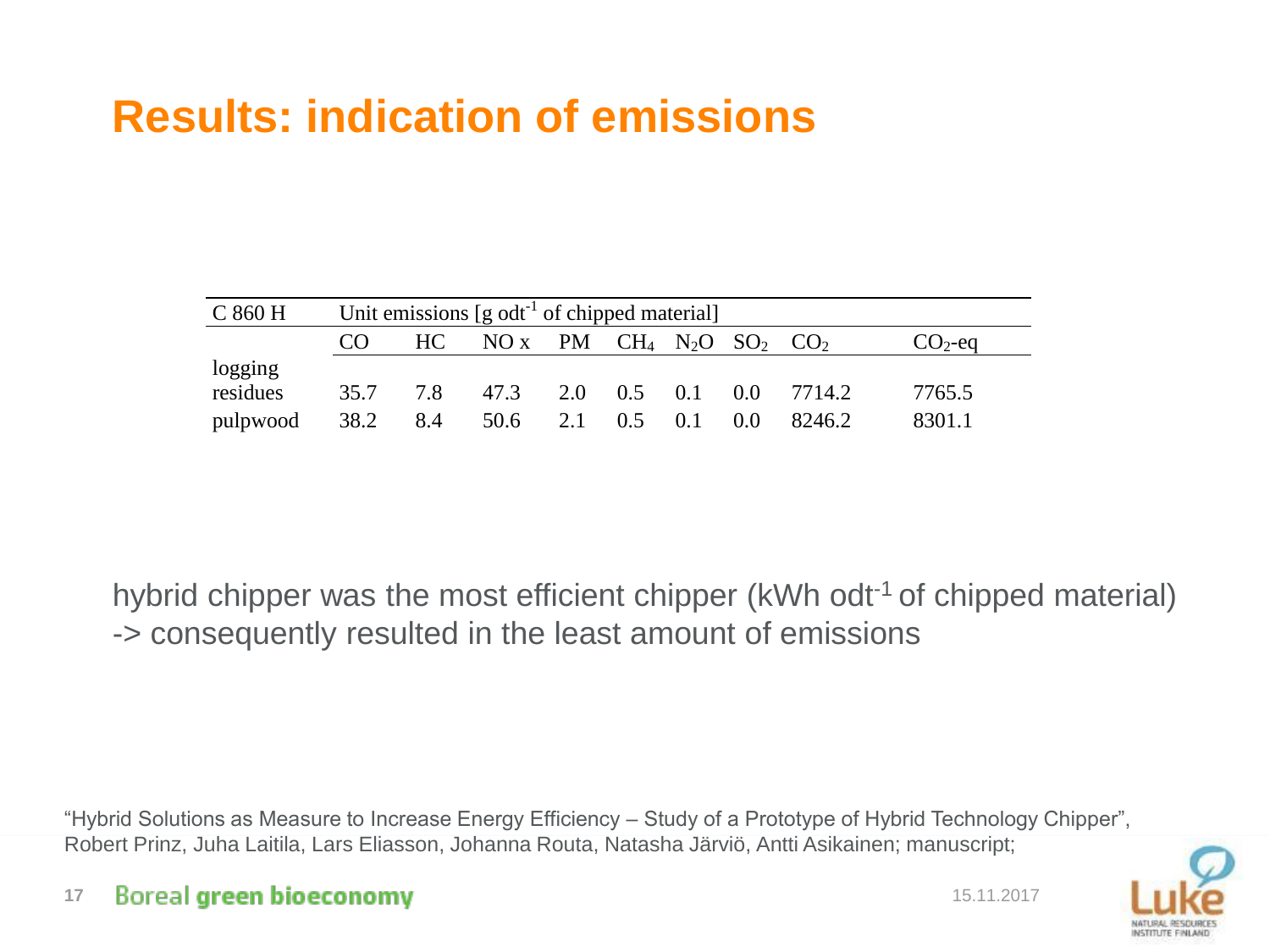### **Discussion & Conclusions**

- Chipper and hybrid system were working well
- Kesla C 860 H hybrid´s fuel consumption was lower compared to conventional chippers
- Kesla C 860 H hybrid´s productivity was lower compared to conventional chippers
- chip quality was good and met user demands for small-scale residential boilers
- hybrid chipper was the most efficient chipper (kWh odt-1 of chipped material) and consequently resulted in the least amount of emissions

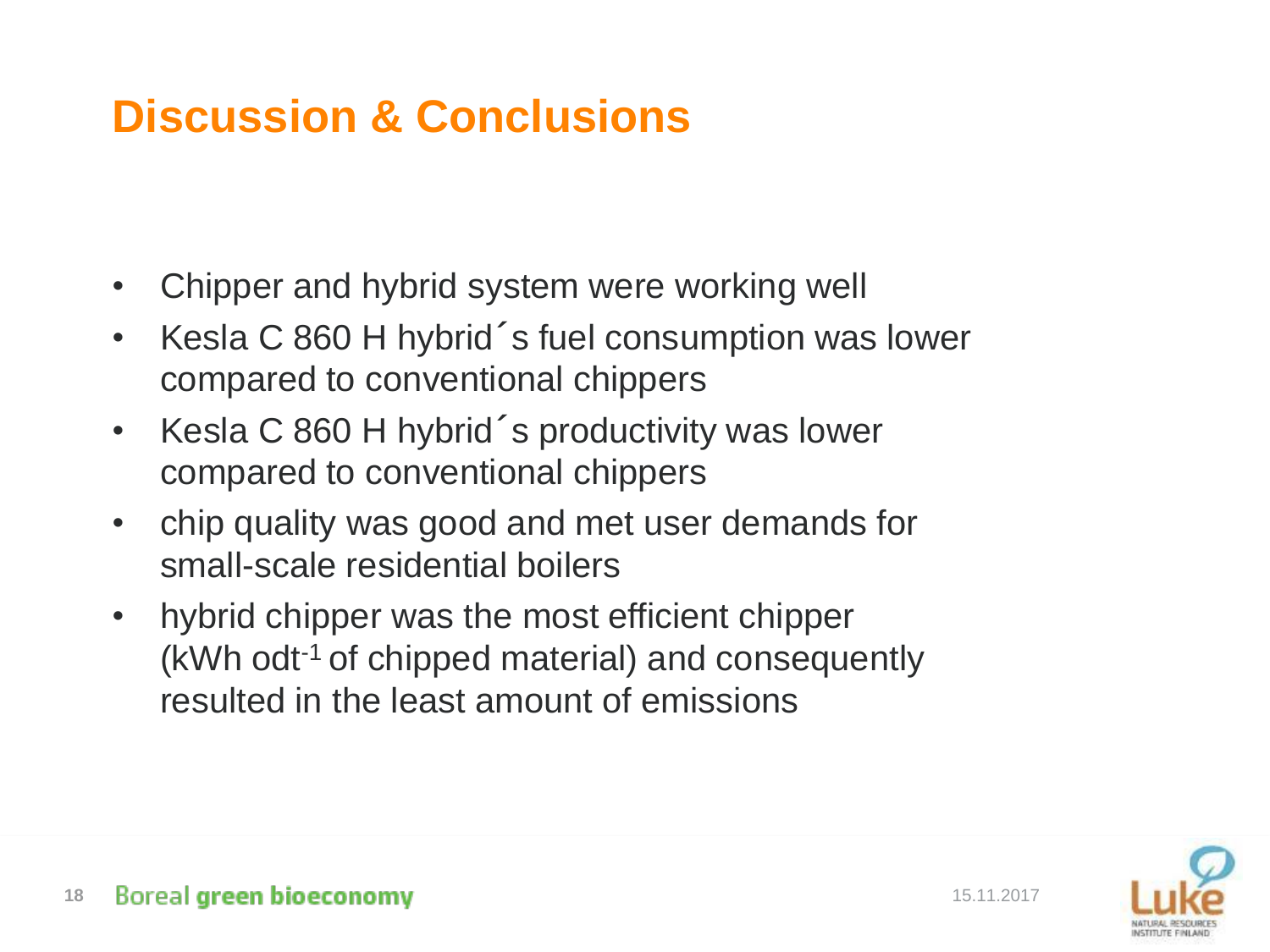## **Discussion & Conclusions**

- hybrid system is under continuous development
- presented results are indicative due to the study limitations
- follow up-studies are needed for a more accurate determination of long-term productivity, fuel consumption and operating costs